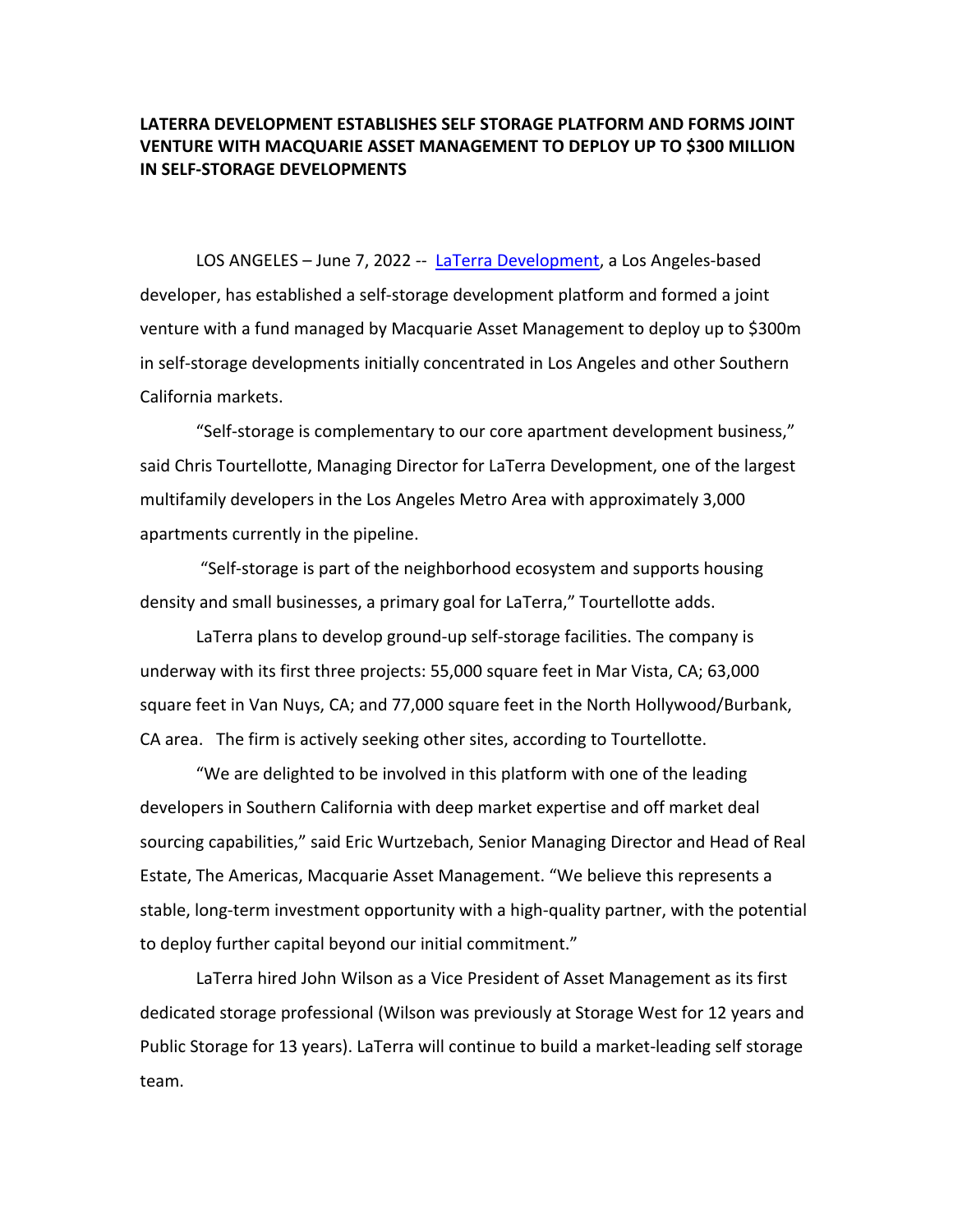"Self-storage continues to demonstrate its resiliency across the cycle," notes Tourtellotte. "The pandemic accelerated demand as people relocated and cleared rooms to make way for home offices while small businesses stored inventory, excess furnishings and other items. Los Angeles has the lowest existing supply of self-storage per capita of almost any city in the United States. We think it's an ideal time to launch this new platform."

###

## **About LaTerra Development, LLC.**

LaTerra is a market leading, fully integrated real estate investment and development company headquartered in Los Angeles, CA

LaTerra and its general contractor affiliate, LT Building Corp., are developing and constructing mixed use projects, with more than 3,000 multifamily units and over 1,000,000 square feet of premium commercial space. The estimated value of LaTerra's current projects at completion exceeds \$3 billion.

LaTerra favors designs incorporating green building practices and sustainable materials by continuously seeking and implementing the latest in available technologies - cleaner and more efficient buildings, better sound attenuation, smart homes and services.

LaTerra's mission is to create innovative designs infusing new energy and capital into neighborhood communities while remaining consistent with local values. This mission is engrained in and reflected by the company's daily operating culture. By prioritizing the enrichment of people and relationships, LaTerra produces winning results for its residents, tenants, employees and investors.

## **About Macquarie Asset Management (MAM)**

Macquarie Asset Management is a global asset manager that aims to deliver positive impact for everyone. Trusted by institutions, pension funds, governments, and individuals to manage more than \$US589 billion in assets globally, we provide access to specialist investment expertise across a range of capabilities including infrastructure & renewables, real estate, agriculture & natural assets, asset finance, private credit, equities, fixed income and multi asset solutions.

Macquarie Asset Management's Real Estate division is a global real estate investment business with an extensive network and capability across real estate investment